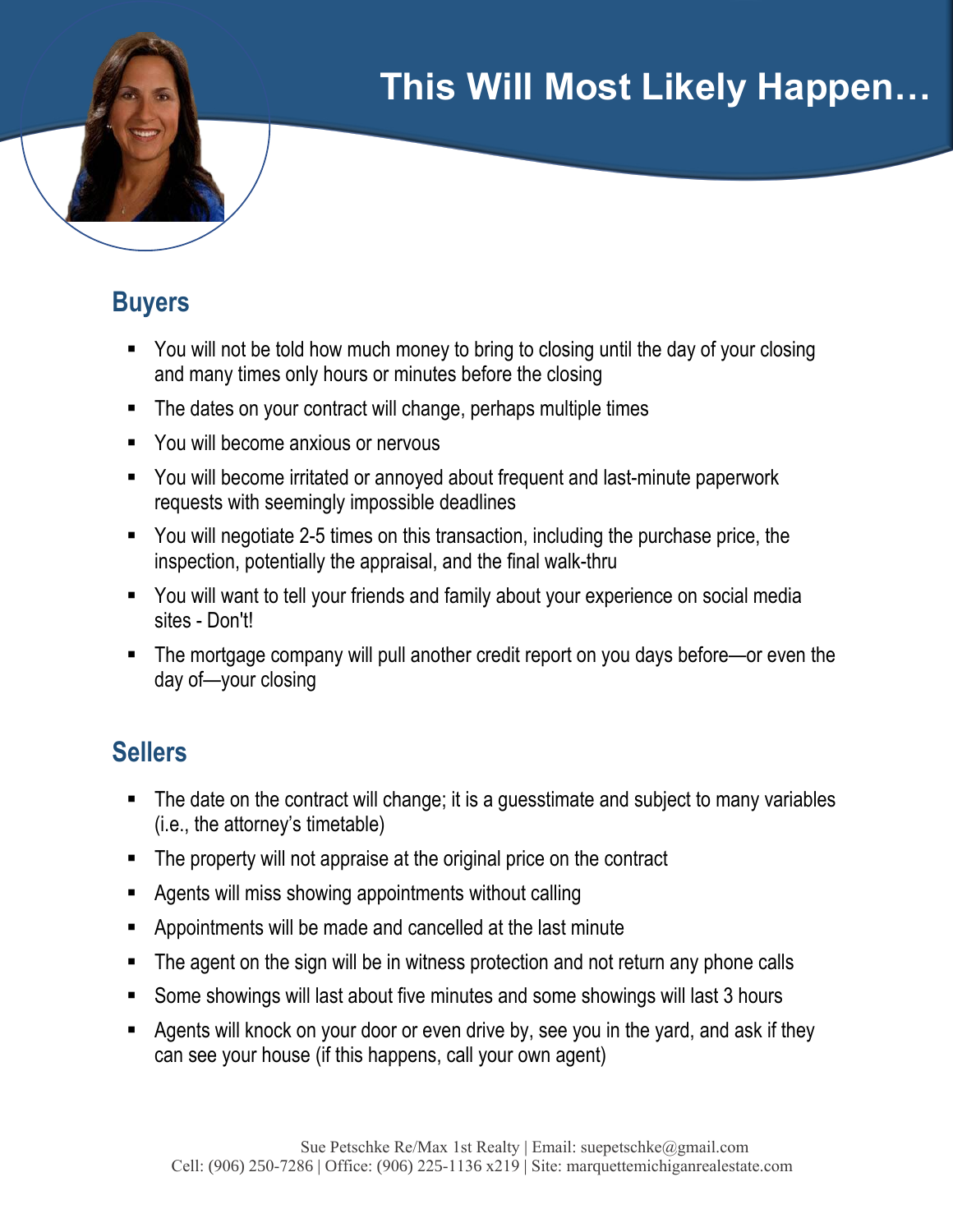# **Frequently Asked Questions**

## **FAQs**

- How long does the buying process take?
- § How many properties does the typical buyer look at?
- When should I make an offer?
- How much should I offer?
- Should I lock in my interest rate or should I float?
- When will I get the keys?
- What happens at the closing?
- Is the closing date on my contract guaranteed?
- How much earnest money should I put down?
- What happens to my earnest money?
- Will I get my earnest money back if the contract is not accepted?
- What is the process to get my earnest money back if the contract has been accepted but the home inspector finds an issue?
- How often do you find the perfect property on the first day (80-10-10 rule)?
- Is there anything I should not do during the house hunting process?
- What is the likelihood of a multiple offer situation?
- § What monies will I need to come in with?
- How long does the home inspection take?
- Do I really need a home inspector?
- § Can you recommend an attorney, home inspector or a lender?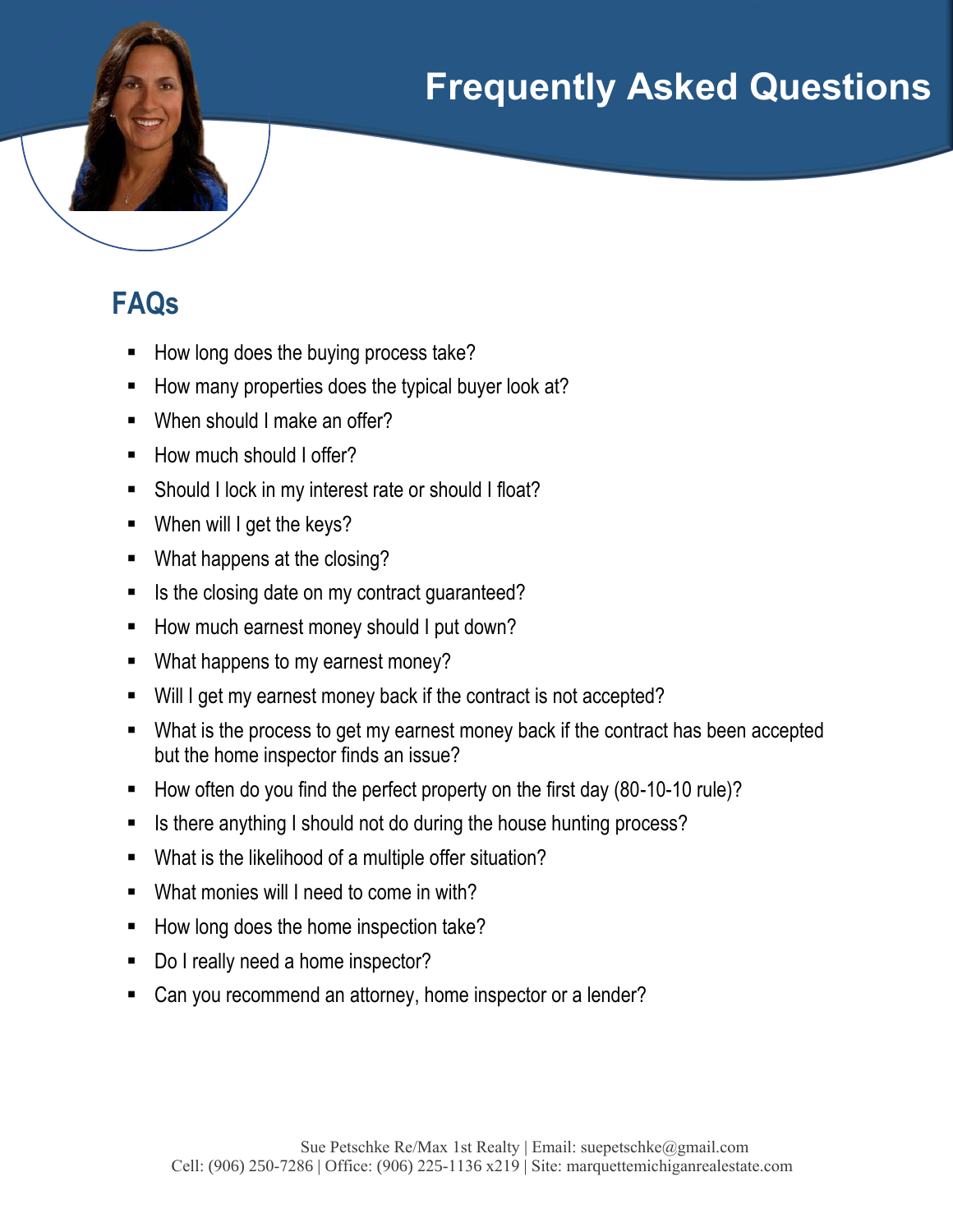## **Things You Absolutely Should NOT Do!**

### **TOP MISTAKES YOU CAN MAKE WHEN SHOPPING FOR A HOME**

- § Trash talk the property in front of the owners
- Give away your negotiation power by speaking in the house (always assume you are being recorded)
- Post your real estate thoughts on social media sites (these can easily be viewed)
- Fail to realize it is possible to find what you want the very first day you go out looking (this happens more than you think…)
- Sleep on it (in a hot market, if you sleep *on* it, you might not get to sleep *in* it)
- Wait to find the absolute PERFECT house (you will always be limited by income, zoning, legislation and/or property taxes, and inventory at the time)
- Violate the 80/10/10 Rule: if you find a house that has 80% of what you are looking for, 10% of things you can change, and10% of things you can live with, it's a keeper
- Go window shopping and allow people to pull your credit report
- Have unreasonable expectations
- Believe what you see on HGTV and reality television (the majority of that stuff is scripted)
- Consider a short-sale property if you want to be in control of the process or need to move immediately
- Look for a home before being FULLY approved for a loan
- Get advice from a buying committee that has not purchased in the last year (the rules change almost daily)
- Neglect to purchase a home warranty
- Neglect to get a home inspection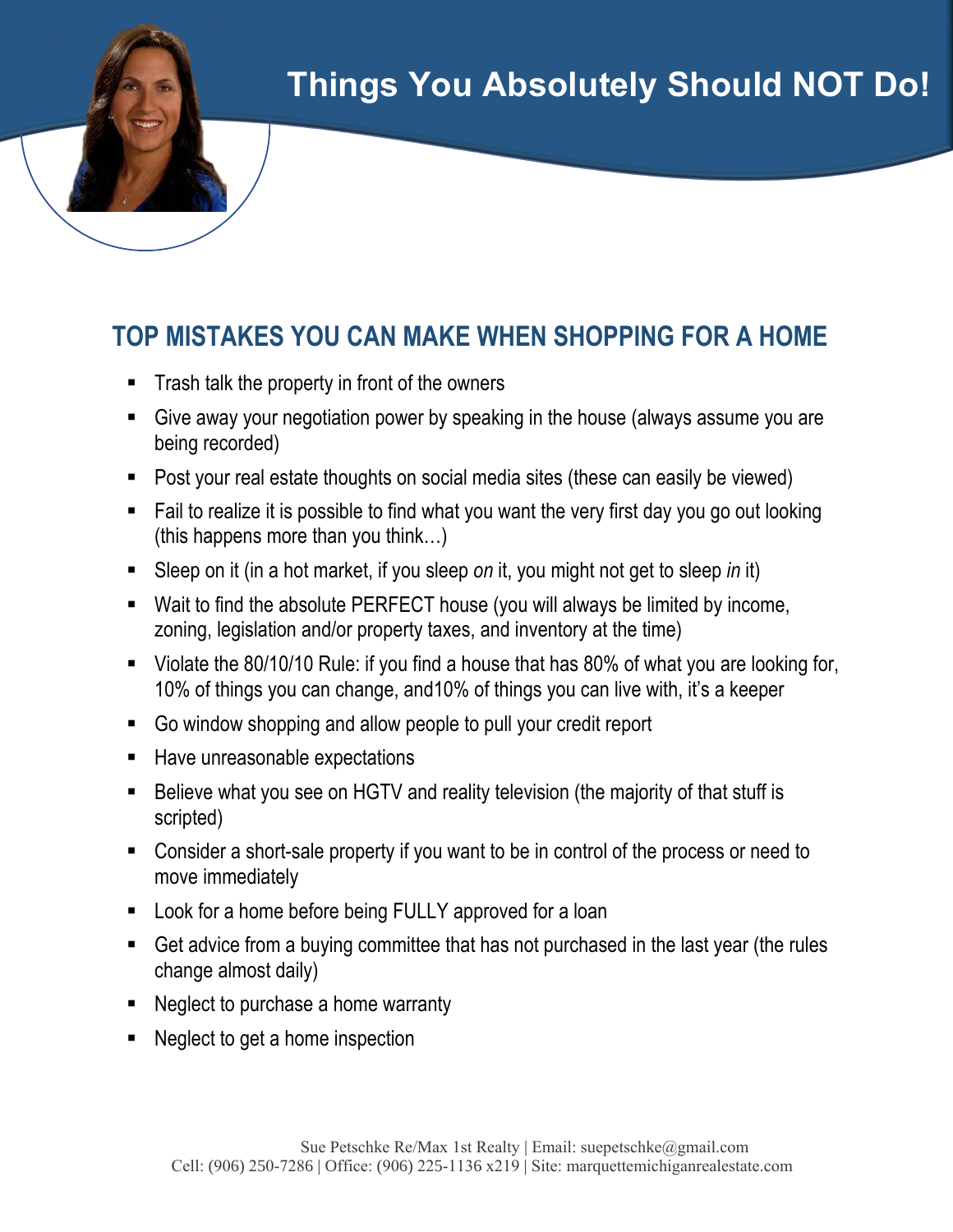### **TOP MISTAKES YOU CAN MAKE WHEN SHOPPING AND APPLYING FOR A MORTGAGE**

- Quit or change your job
- Change your name
- Buy any big-ticket items
- Make David Copperfield deposits (all funds need to be traceable)
- Not shop the good-faith estimate
- Order Direct TV, Cable, Telephone or any utility that will pull a credit report unless you want to write a letter of explanation about the credit report to the mortgage company
- Forget to obtain or request a gift letter and bank statement for funds
- Withhold information from the lender about child support, alimony, wage garnishments or any other payroll reduction
- Fail to recognize the clock starts ticking from the time the loan officer gets the contract, (not from the date the contract was written)
- Delay paperwork because you are irritated by the frequency and number of requests from the mortgage company
- Co-sign for anything—not even a candy bar
- Find a lender on the Internet that offers a 000000.1 interest rate and is from outside of the area
- Use a 100% Online Lender
- Sign mortgage documents with a name other than what is listed on your driver's license (use Jr. and Sr. if required)
- Be oblivious to mortgage fraud (if it can't be written on the front page of the contract because its being done "under the table", it is probably fraudulent)